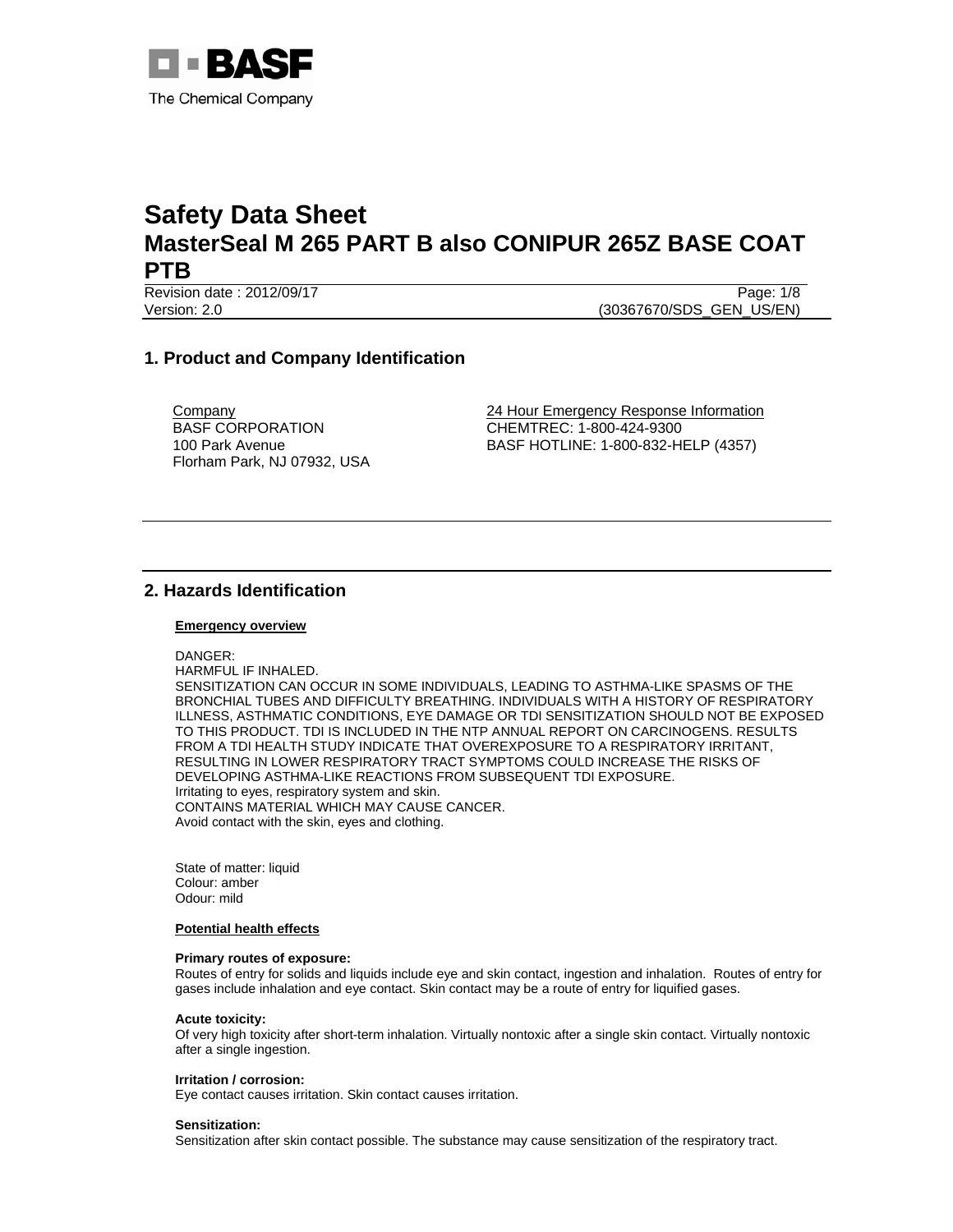Revision date : 2012/09/17 Page: 2/8

Version: 2.0 (30367670/SDS\_GEN\_US/EN)

#### **Chronic toxicity:**

**Carcinogenicity:** Contains a suspect carcinogen.

#### **Medical conditions aggravated by overexposure:**

The isocyanate component is a respiratory sensitizer. It may cause allergic reaction leading to asthma-like spasms of the bronchial tubes and difficulty in breathing. Persons with history of respiratory disease or hypersensitivity should not be exposed to this product. Medical supervision of all employees who handle or come into contact with isocyanates is recommended. Preemployment and periodic medical examinations with respiratory function tests (FEV, FVC as a minimum) are suggested. Persons with asthmatic conditions, chronic bronchitis, other chronic respiratory diseases, recurrent eczema or pulmonary sensitization should be excluded from working with isocyanates. Once a person is diagnosed as having pulmonary sensitization (allergic asthma) to isocyanates, further exposure is not recommended. Contact may aggravate pulmonary disorders.

#### **Signs and symptoms of overexposure:**

In sensitized individuals, sensitization reactions may be elicited by structurally similar substances. Respiratory sensitization may result in allergic (asthma-like) signs in the lower respiratory tract including wheezing, shortness of breath and difficulty breathing, the onset of which may be delayed. Repeated inhalation of high concentrations may cause lung damage, including reduced lung function, which may be permanent. Substances eliciting lower respiratory tract irritation may worsen the asthma-like reactions that may be produced by product exposures.

*Information on: TDI* 

*In sensitized individuals, sensitization reactions may be elicited by structurally similar substances. Respiratory sensitization may result in allergic (asthma-like) signs in the lower respiratory tract including wheezing, shortness of breath and difficulty breathing, the onset of which may be delayed. Repeated inhalation of high concentrations may cause lung damage, including reduced lung function, which may be permanent. Substances eliciting lower respiratory tract irritation may worsen the asthma-like reactions that may be produced by product exposures.* 

----------------------------------

#### **Potential environmental effects**

#### **Aquatic toxicity:**

Acutely harmful for aquatic organisms. May cause long-term adverse effects in the aquatic environment.

## **3. Composition / Information on Ingredients**

| <b>CAS Number</b> | Content (W/W)               | <b>Chemical name</b>                                                                                     |
|-------------------|-----------------------------|----------------------------------------------------------------------------------------------------------|
| 4098-71-9         | $\ge$ 7.0 - <= 13.0 %       | 3-isocyanatomethyl-3,5,5-trimethylcyclohexyl isocyanate                                                  |
| 52624-57-4        | $>= 1.0 - \le 5.0 \%$       | Oxirane, methyl-, polymer with oxirane, ether with 2-ethyl-2-<br>(hydroxymethyl)-1,3-propanediol $(3:1)$ |
| 1333-86-4         | $>= 0.5 - \epsilon = 1.5$ % | carbon black                                                                                             |

### **4. First-Aid Measures**

#### **General advice:**

Remove contaminated clothing.

#### **If inhaled:**

Remove the affected individual into fresh air and keep the person calm. Assist in breathing if necessary. Immediate medical attention required.

#### **If on skin:**

Wash affected areas thoroughly with soap and water. Immediate medical attention required.

#### **If in eyes:**

In case of contact with the eyes, rinse immediately for at least 15 minutes with plenty of water. Immediate medical attention required.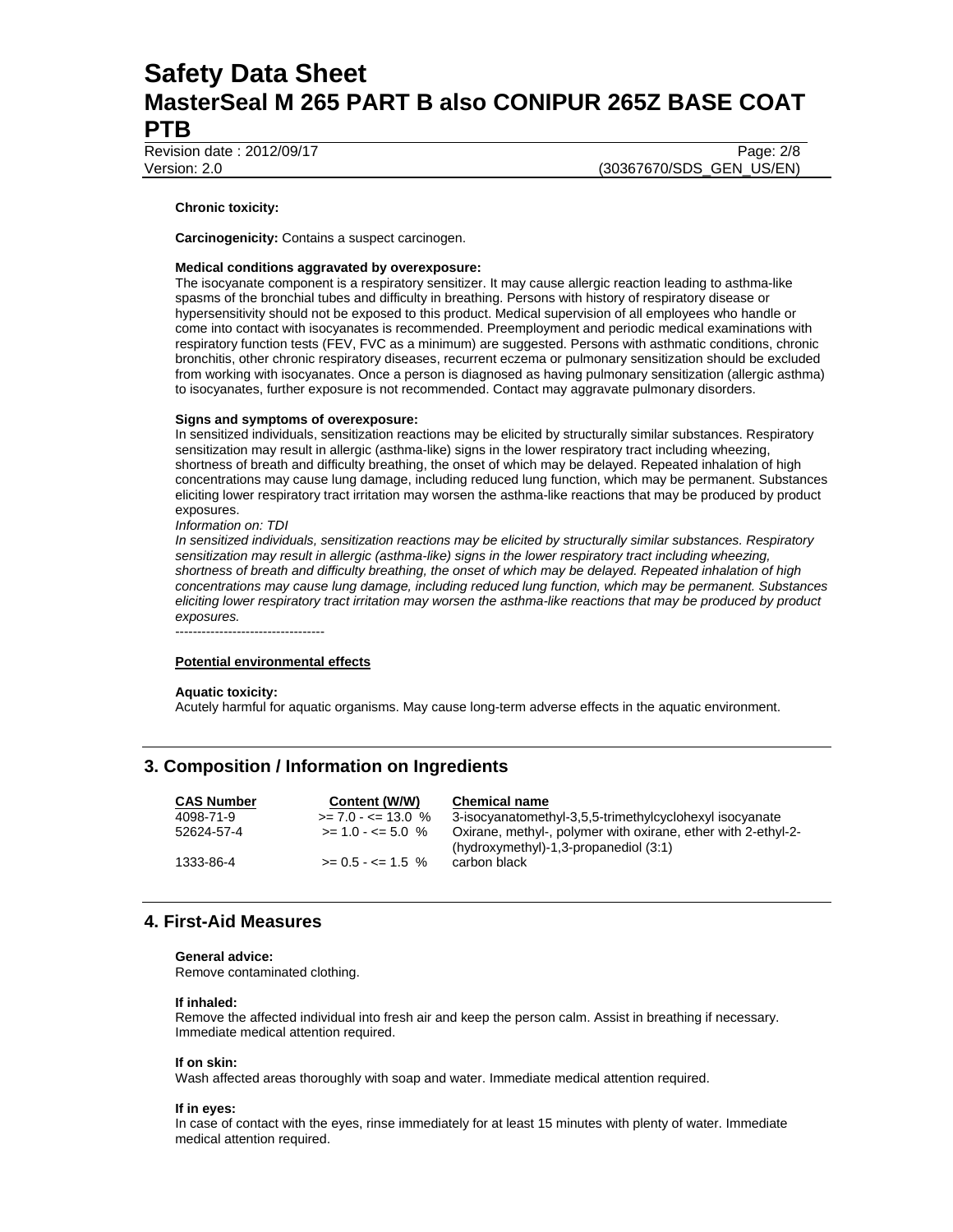Revision date : 2012/09/17 Page: 3/8

Version: 2.0 (30367670/SDS\_GEN\_US/EN)

#### **If swallowed:**

Rinse mouth and then drink plenty of water. Do not induce vomiting. Immediate medical attention required.

## **5. Fire-Fighting Measures**

Lower explosion limit:  $\blacksquare$ Upper explosion limit: Vertical available. Self-ignition temperature: not self-igniting

#### **Suitable extinguishing media:**

carbon dioxide, dry powder, water spray

### **Hazards during fire-fighting:**

nitrous gases, fumes/smoke, isocyanate, vapour

#### **Protective equipment for fire-fighting:**

Firefighters should be equipped with self-contained breathing apparatus and turn-out gear.

### **6. Accidental release measures**

#### **Personal precautions:**

Clear area. Ensure adequate ventilation. Wear suitable personal protective clothing and equipment.

#### **Environmental precautions:**

Do not discharge into drains/surface waters/groundwater.

## **7. Handling and Storage**

#### **Handling**

#### **General advice:**

Mix thoroughly before use. If bulging of drum occurs, transfer to well ventilated area, puncture to relieve pressure, open vent and let stand for 48 hours before resealing.

### **Protection against fire and explosion:**

No explosion proofing necessary.

#### **Storage**

#### **General advice:**

Formation of CO2 and build up of pressure possible. Protect against contamination. Keep container tightly closed and in a well-ventilated place. Outage of containers should be filled with dry inert gas at atmospheric pressure to avoid reaction with moisture.

#### **Storage incompatibility:**

General advice: Segregate from bases.

#### **Storage stability:**

Storage temperature: 65 - 105 °F Protect against moisture. Store at indicated temperature to prevent freezing and isomer separation or discolourization and dimerization. Thaw solidified substance/product at temperature < 95 °F to prevent discolourization.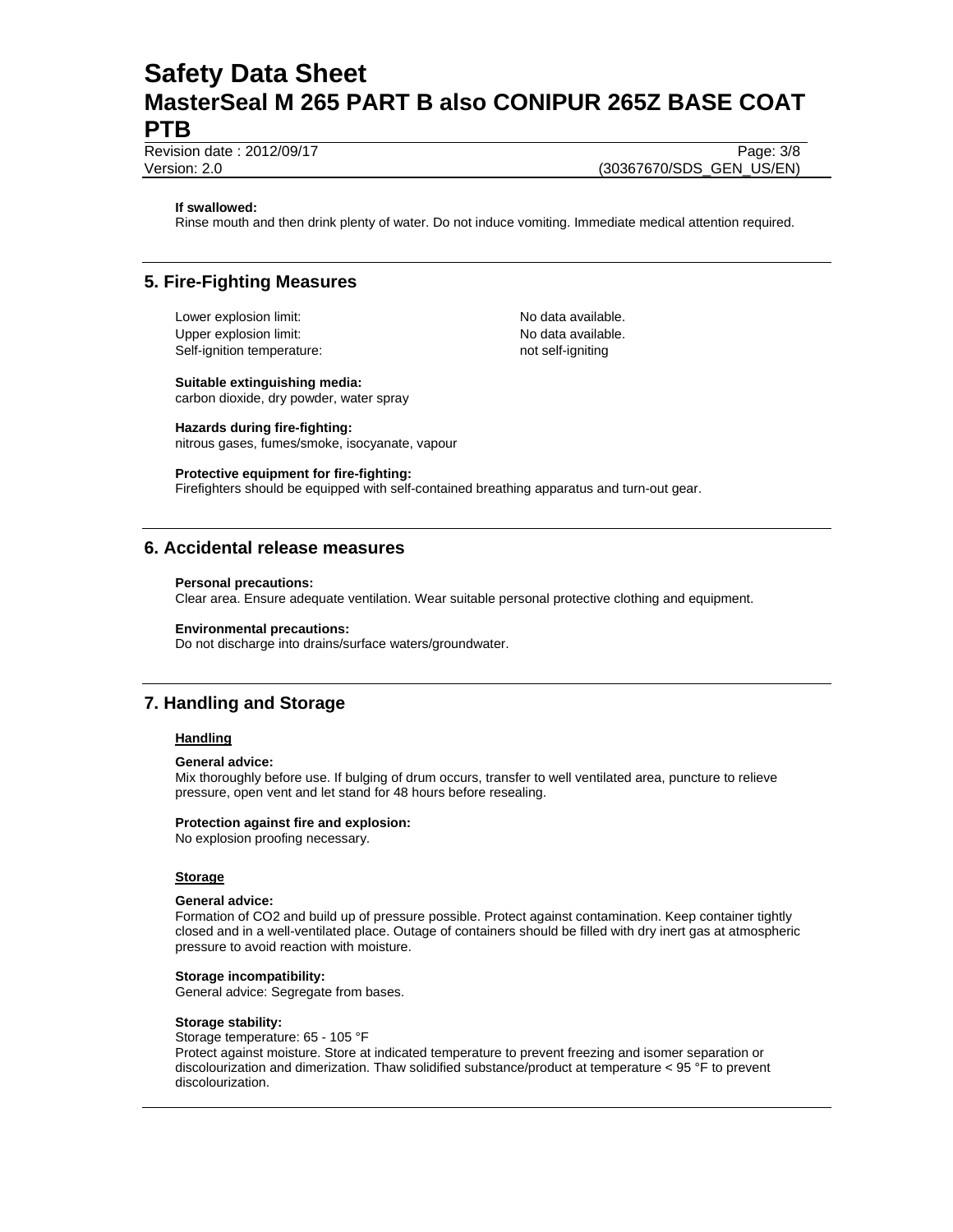Revision date : 2012/09/17 Page: 4/8 Version: 2.0 (30367670/SDS\_GEN\_US/EN)

# **8. Exposure Controls and Personal Protection**

### **Components with workplace control parameters**

| carbon black                   | <b>OSHA</b> | PEL 3.5 mg/m3 :                 |
|--------------------------------|-------------|---------------------------------|
|                                | ACGIH       | TWA value $3.5 \text{ mg/m}3$ : |
| 3-isocyanatomethyl-3,5,5-      |             |                                 |
| trimethylcyclohexyl isocyanate | ACGIH       | TWA value 0.005 ppm;            |

#### **Advice on system design:**

Provide local exhaust ventilation to control vapours/mists.

#### **Personal protective equipment**

#### **Respiratory protection:**

For situations where the airborne concentrations may exceed the level for which an air purifying respirator is effective, or where the levels are unknown or Immediately Dangerous to Life or Health (IDLH), use NIOSHcertified full facepiece pressure demand self-contained breathing apparatus (SCBA) or a full facepiece pressure demand supplied-air respirator (SAR) with escape provisions. When atmospheric levels may exceed the occupational exposure limit (PEL or TLV) NIOSH-certified air-purifying respirators equipped with an organic vapor sorbent and particulate filter can be used as long as appropriate precautions and change out schedules are in place.

#### **Hand protection:**

Chemical resistant protective gloves, Suitable materials, chloroprene rubber (Neoprene), chlorinated polyethylene, polyvinylchloride (Pylox), butyl rubber, fluoroelastomer (Viton), nitrile rubber (Buna N)

#### **Eye protection:**

Tightly fitting safety goggles (chemical goggles). Wear face shield if splashing hazard exists.

#### **Body protection:**

Suitable materials, saran-coated material

#### **General safety and hygiene measures:**

Wear protective clothing as necessary to prevent contact. Eye wash fountains and safety showers must be easily accessible. Observe the appropriate PEL value. Wash soiled clothing immediately. Contaminated equipment or clothing should be cleaned after each use or disposed of.

# **9. Physical and Chemical Properties**

| Form:<br>Odour:<br>Colour:                              | liquid<br>mild<br>amber                                                                              |                                      |
|---------------------------------------------------------|------------------------------------------------------------------------------------------------------|--------------------------------------|
| pH value:                                               |                                                                                                      | not applicable                       |
| Boiling point:                                          | 105 - 157.78 °C                                                                                      |                                      |
| Density:<br>Vapour density:                             | 8.7 lb/USq                                                                                           | $25^{\circ}$ C)<br>Heavier than air. |
|                                                         |                                                                                                      |                                      |
| Partitioning coefficient n-<br>octanol/water (log Pow): |                                                                                                      | No data available.                   |
| Other Information:                                      | If necessary, information on other physical and chemical parameters is<br>indicated in this section. |                                      |

## **10. Stability and Reactivity**

**Conditions to avoid:** Avoid moisture.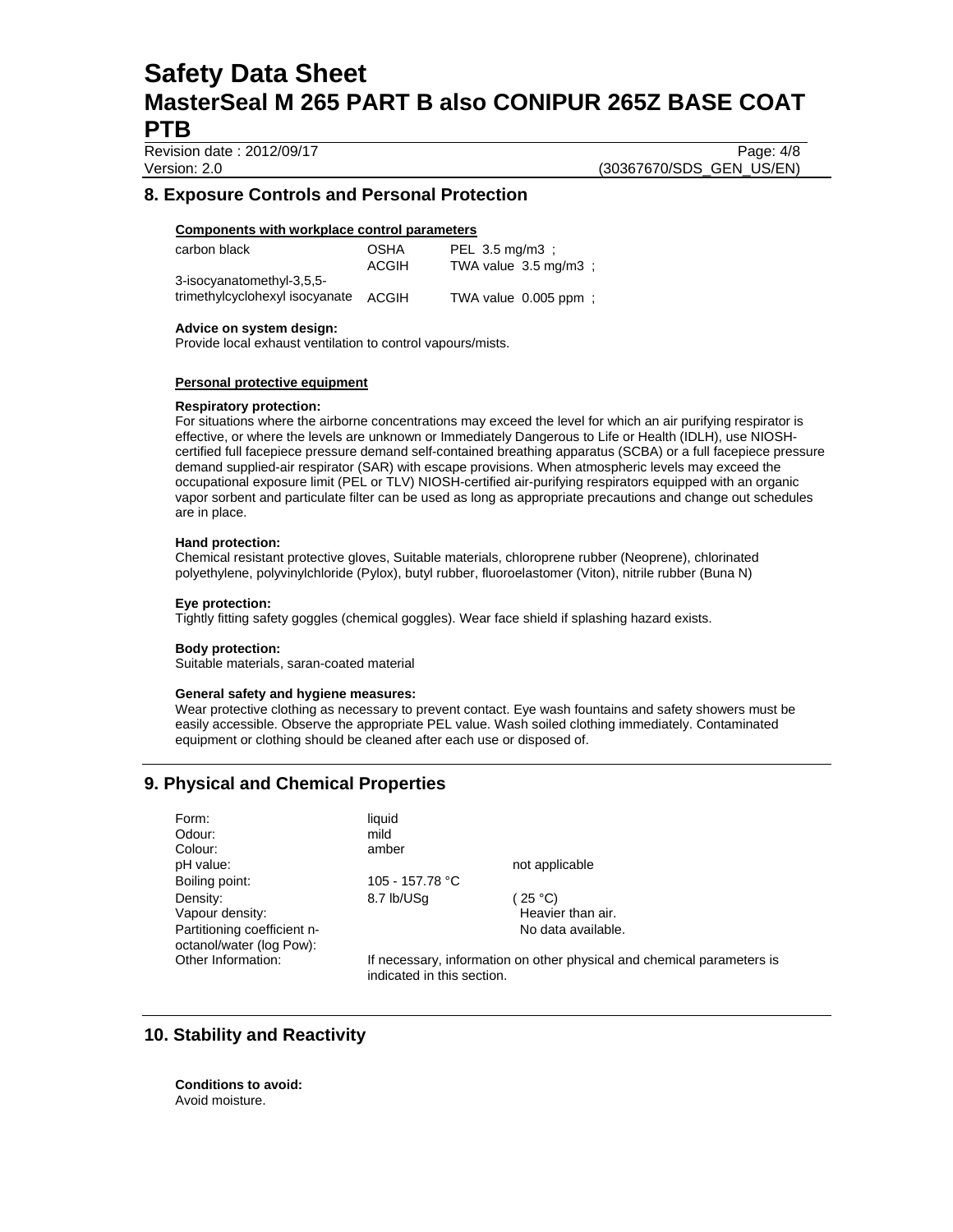Revision date : 2012/09/17 Page: 5/8

Version: 2.0 (30367670/SDS\_GEN\_US/EN)

**Substances to avoid:**

strong oxidizing agents, strong bases, strong acids

#### **Hazardous reactions:**

The product is chemically stable.

Reacts with water, with formation of carbon dioxide. Risk of bursting. Reacts with alcohols. Reacts with acids. Reacts with alkalies. Reacts with amines. Risk of exothermic reaction. Risk of violent reaction. Risk of polymerization. Contact with certain rubbers and plastics can cause brittleness of the substance/product with subsequent loss in strength.

#### **Decomposition products:**

carbon oxides

#### **Oxidizing properties:**

Based on its structural properties the product is not classified as oxidizing.

# **11. Toxicological information**

#### **Acute toxicity**

*Information on: 3-isocyanatomethyl-3,5,5-trimethylcyclohexyl isocyanate Assessment of acute toxicity: Of very high toxicity after short-term inhalation. The substance was tested in form of respirable aerosols. Of low toxicity after single ingestion. Virtually nontoxic after a single skin contact.*  ----------------------------------

#### **Irritation / corrosion**

*Information on: 3-isocyanatomethyl-3,5,5-trimethylcyclohexyl isocyanate Assessment of irritating effects: Irritating to eyes and skin.* 

*Information on: Oxirane, methyl-, polymer with oxirane, ether with 2-ethyl-2-(hydroxymethyl)-1,3-propanediol (3:1)* 

*Assessment of irritating effects:* 

*Not irritating to the skin. May cause severe damage to the eyes. The product has not been tested. The statement has been derived from substances/products of a similar structure or composition.*  ----------------------------------

#### **Sensitization**

*Information on: 3-isocyanatomethyl-3,5,5-trimethylcyclohexyl isocyanate Assessment of sensitization: The substance may cause sensitization of the respiratory tract. Sensitization after skin contact possible.*  ----------------------------------

#### **Repeated dose toxicity**

*Information on: 3-isocyanatomethyl-3,5,5-trimethylcyclohexyl isocyanate Assessment of repeated dose toxicity: After repeated exposure the prominent effect is local irritation.*  ----------------------------------

#### **Genetic toxicity**

*Information on: 3-isocyanatomethyl-3,5,5-trimethylcyclohexyl isocyanate The substance was not mutagenic in bacteria. The substance was mutagenic in a mammalian cell culture test system. The substance was not mutagenic in a test with mammals.*  ----------------------------------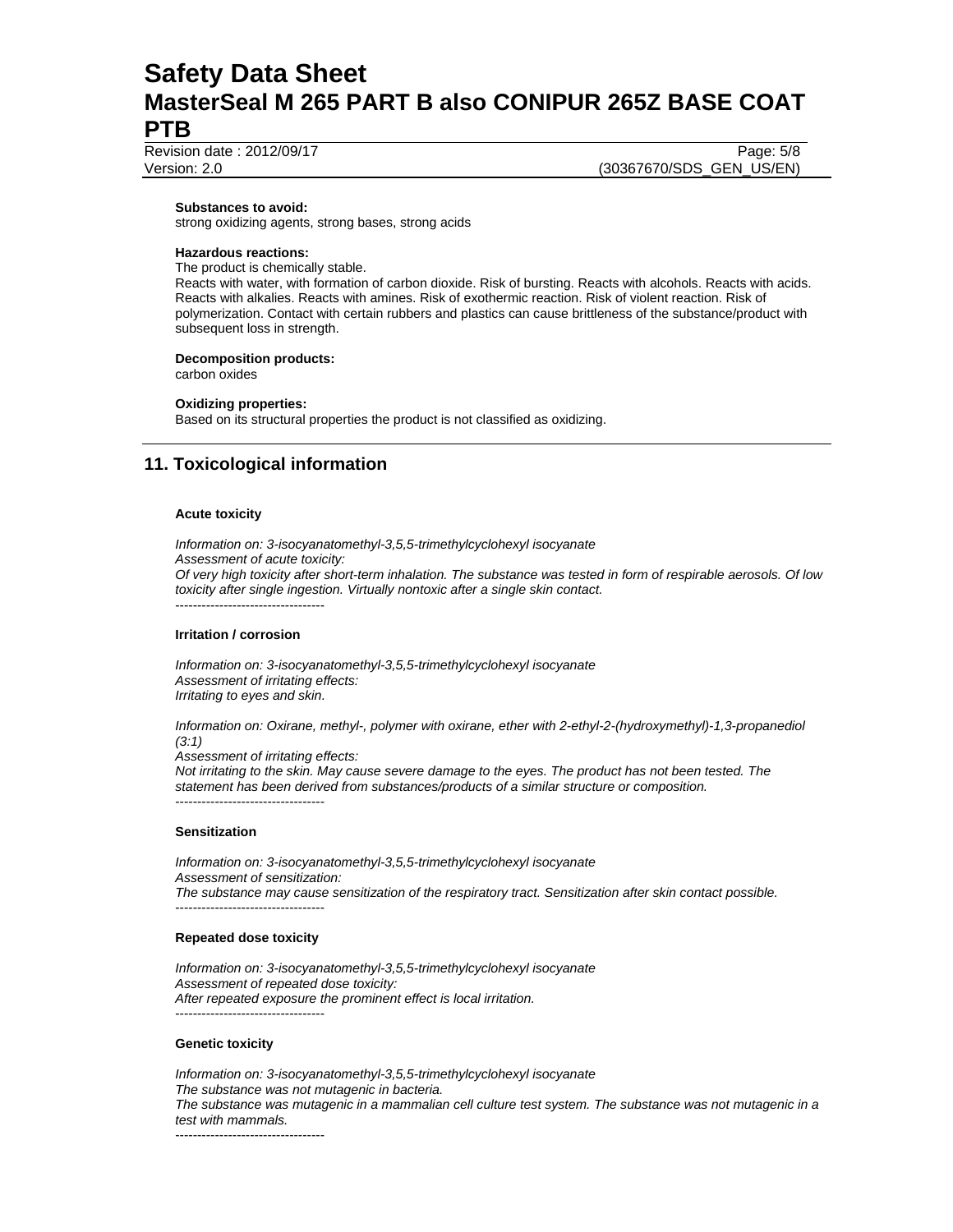Revision date : 2012/09/17 Page: 6/8

Version: 2.0 (30367670/SDS\_GEN\_US/EN)

#### **Carcinogenicity**

*Information on: 3-isocyanatomethyl-3,5,5-trimethylcyclohexyl isocyanate Information on: carbon black IARC (International Agency for Research on Cancer) has classified this substance as group 2B (The agent is possibly carcinogenic to humans). In long-term animal studies in which the substance was given by inhalation in high concentrations, a carcinogenic effect was observed. A clear indication of an increased risk of cancer in humans has so far not been shown. No carcinogenic potential can be deduced from other studies with rats and mice.* 

----------------------------------

## **12. Ecological Information**

#### **Aquatic toxicity**

*Information on: TDI Assessment of aquatic toxicity: Acutely harmful for aquatic organisms. The product may hydrolyse. The test result maybe partially due to degradation products. The inhibition of the degradation activity of activated sludge is not anticipated when introduced to biological treatment plants in appropriate low concentrations.*  ----------------------------------

 *Poorly biodegradable. The product is unstable in water. The elimination data also refer to products of hydrolysis.*  ----------------------------------

#### **Other adverse effects:**

Do not release untreated into natural waters. Do not allow to enter soil, waterways or waste water channels.

## **13. Disposal considerations**

#### **Waste disposal of substance:**

TDI is listed as a hazardous waste under Section 261.33 (f) of EPA's RCRA regulations and requires special handling for disposal. Incinerate waste containing TDI in a RCRA-licensed facility.

#### **Container disposal:**

Empty containers must be neutralized with a decontaminant. Refer to 40 CFR § 261.7 (residues of hazardous waste in empty containers). Recommend crushing, puncturing or other means to prevent unauthorized use of used containers. Under no circumstances should empty drums be burned or cut open with gas or electric torch as toxic decomposition products may be liberated.

**RCRA:** U223

## **14. Transport Information**

**Land transport**  USDOT

Not classified as a dangerous good under transport regulations

**Sea transport**  IMDG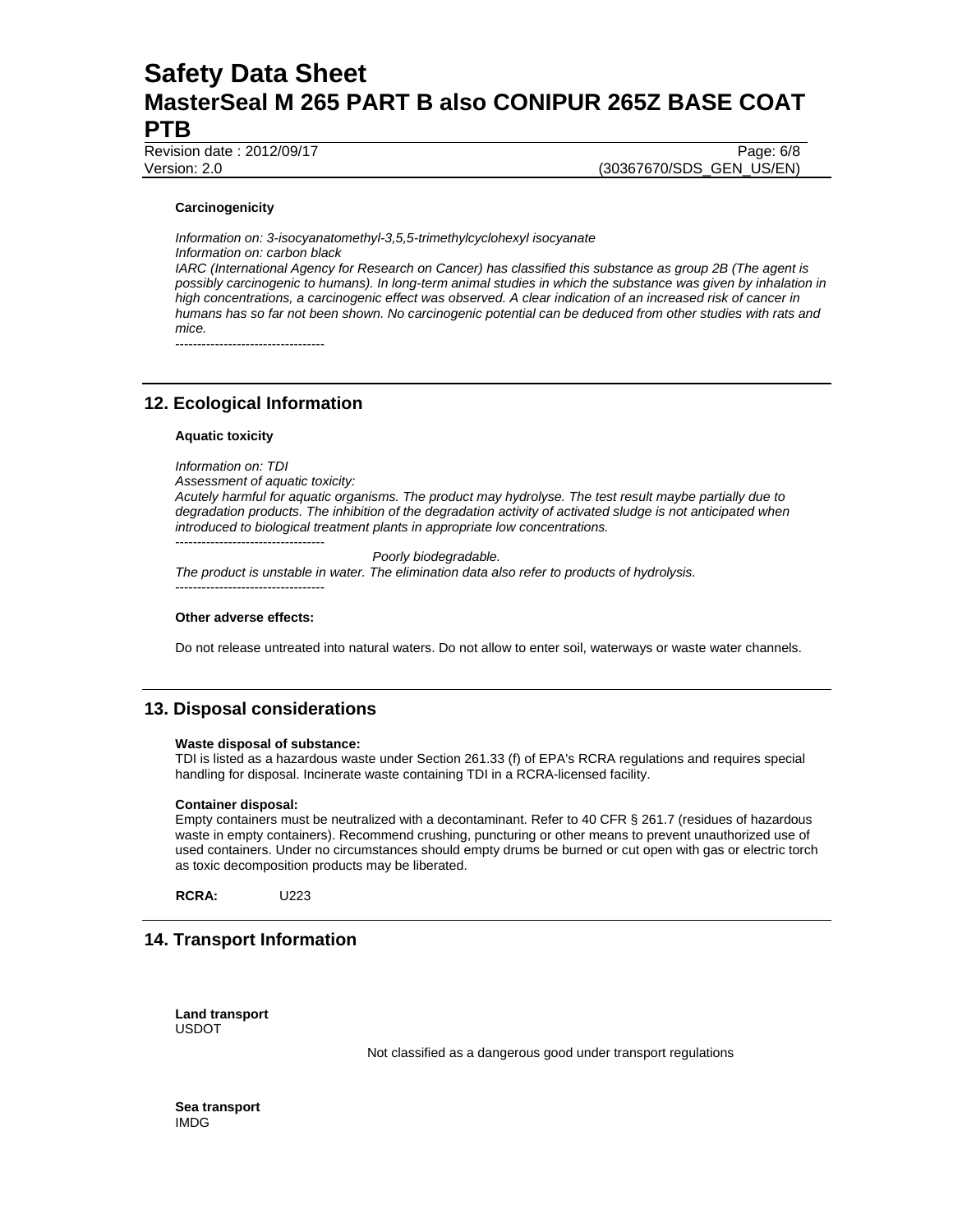Revision date : 2012/09/17 Page: 7/8

Version: 2.0 (30367670/SDS\_GEN\_US/EN)

Not classified as a dangerous good under transport regulations

**Air transport**  IATA/ICAO

Not classified as a dangerous good under transport regulations

# **15. Regulatory Information**

#### **Federal Regulations**

**Registration status:**  Chemical TSCA, US released / listed

**OSHA hazard category:** IARC 1, 2A or 2B carcinogen; Chronic target organ effects reported; ACGIH TLV established

**EPCRA 311/312 (Hazard categories):** Acute; Chronic

**EPCRA 313:** 

**CAS Number Chemical name**

4098-71-9 3-isocyanatomethyl-3,5,5-trimethylcyclohexyl isocyanate

| CERCLA RQ | <b>CAS Number</b> | <b>Chemical name</b> |
|-----------|-------------------|----------------------|
| 5000 LBS  | 7664-38-2         | phosphoric acid      |
| 1000 LBS  | 108-88-3          | Toluene              |
| 100 LBS   | 108-90-7          | chlorobenzene        |

#### **State regulations**

**State RTK**<br>MA, NJ, PA<br>1333-86-4<br>carbon black

1333-86-4 carbon black

**CA Prop. 65:** 

THIS PRODUCT CONTAINS A CHEMICAL(S) KNOWN TO THE STATE OF CALIFORNIA TO CAUSE CANCER AND BIRTH DEFECTS OR OTHER REPRODUCTIVE HARM.

## **16. Other Information**

**HMIS III rating**<br>Health: 3¤

Flammability: 1 Physical hazard: 1

NFPA and HMIS use a numbering scale ranging from 0 to 4 to indicate the degree of hazard. A value of zero means that the substance possesses essentially no hazard; a rating of four indicates extreme danger. Although similar, the two rating systems are intended for different purposes, and use different criteria. The NFPA system was developed to provide an onthe-spot alert to the hazards of a material, and their severity, to emergency responders. The HMIS system was designed to communicate workplace hazard information to employees who handle hazardous chemicals.

We support worldwide Responsible Care® initiatives. We value the health and safety of our employees, customers, suppliers and neighbors, and the protection of the environment. Our commitment to Responsible Care is integral to conducting our business and operating our facilities in a safe and environmentally responsible fashion, supporting our customers and suppliers in ensuring the safe and environmentally sound handling of our products, and minimizing the impact of our operations on society and the environment during production, storage, transport, use and disposal of our products.